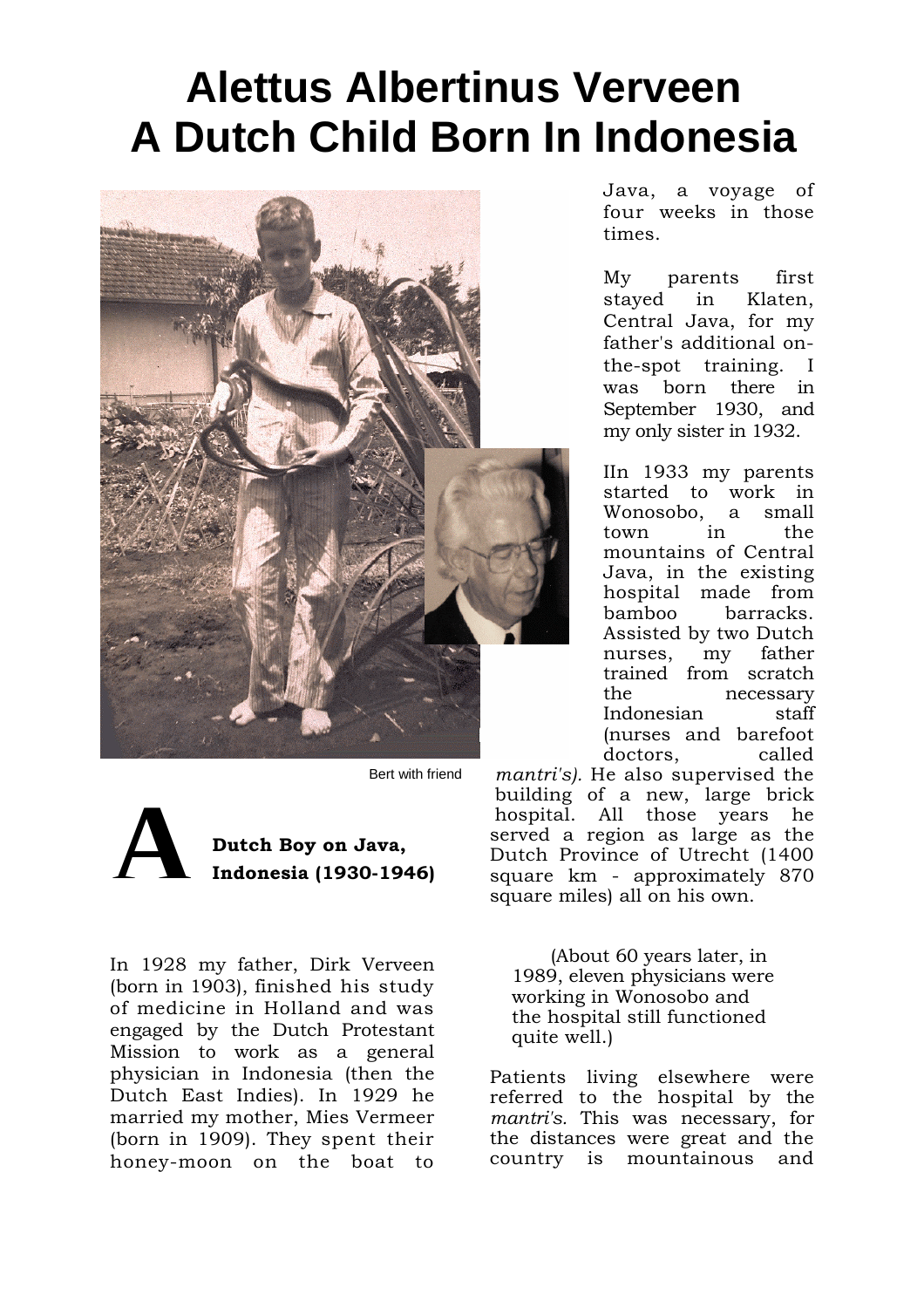rugged. When a patient could not be transported to the hospital, my father went to visit the patient. For such a visit my father used an automobile for the first part, continued on horseback, and walked the final part. My mother, in her spare time, gave lessons to groups of Indonesian girls on subjects not taught at school such as hygiene and embroidery.

In that period my three brothers were born in 1935, 1936 and 1941, respectively. My youngest brother was born after the war in 1948, in The Netherlands.

Wonosobo is beautifully situated between the volcanically active Dieng Plateau and two impressive silent volcanoes, the Sumbing and the Sundoro. The town could be reached from the east by a small and twisting road from Magelang, over the Kledung Pass between the two volcanoes, and from the west by a single-track railway, which ended in Wonosobo. Many people favored - and favor - Wonosobo for a holiday for it has a nice and stable climate.

On my first visit after the war, in 1976, I discovered to my delight that the surroundings of Wonosobo have a beauty equal to that of the famous Preanger Region east of Bandung on West

## Indonesia, formerly the Dutch East Indies

Java: a revealing way to discover how much one takes for granted when one is young and living in some place for a long time.

The doctor's house was built together with, and in front of, the new hospital. It was spacious and nice to live in.

It contained an extension with a carport, kitchen and storage room as well as four rooms for the Javanese servants: a chauffeur, cook, maid and gardener. Hence, our life was a relatively wealthy one, though my father's actual income was not large. My mother used a part of the large garden to grow vegetables with the assistance of our gardener, and another part to raise turkeys. Geese were kept for eggs, as well as for their watchfulness. We also had a cat and a small dog.

My parents prevented us children from having close contact with other European children whose parents were working in typical colonial settings such as in administration or on tea plantations. They probably were aware of their sometimes discriminative attitude towards the indigenous population and did not want us to become infected. So we were sent to the local elementary Dutch-Chinese School. Its population was Javanese and Chinese (from the large section of Chinese living in Wonosobo). We and the children of the Dutch headmaster were the only European children at school. Except for the headmaster's son, my friends were Chinese. (Being the son of the doctor created a barrier for the others, I think.) The language was Dutch, however, so apart from a smattering of the local patois, I never learned to speak Malay or Javanese (a great loss).

Neither racial segregation nor discrimination existed at school or in church. However, gender segregation was complete at school. Boys and girls sat apart in the classroom, played on different school grounds and never (!)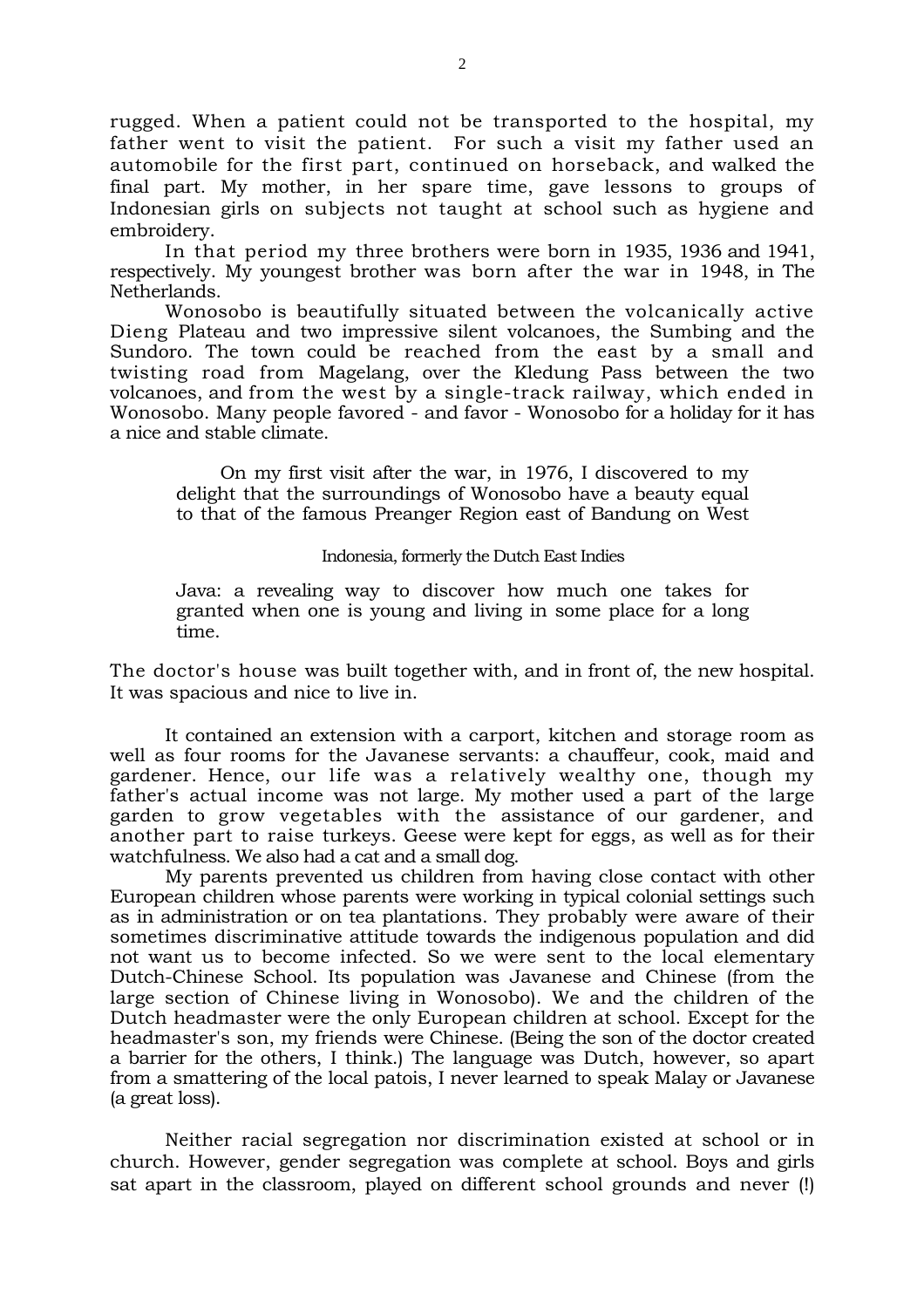spoke with each other. (The ubiquitous gender segregation formed part of the Islamic culture of Java, unavoidably penetrating the setting of the Christian school.) Though gender segregation did not exist at all at home, also not with respect to the headmaster's children, nor with those of our relatives who visited us only occasionally for distances were great and travel tedious, I have a timid nature, and this daily segregation made me shy of and clumsy with girls: unnecessary, but definite, since it is easy to learn something but nearly impossible to unlearn. I could not play ball games well, and the aggressive behavior of many boys repelled me. I think that I then learned to be a loner.

When I was five years old my parents taught me to read and gave me a book on biology, a Dutch translation of E.G. Huey's A *Child's Story Of the Animal World.* It must have shaped my main interest, biology, as well as my future work, physiological research within a medical context. Not interested in sports but very much in biology, I spent my free time in the hills and gorges near the Seraju River south of Wonosobo, looking for and watching animals and plants - or at home, looking through my father's microscope at the 'invisible' forms of life. I collected insects, living as well as dead, animal bones and skeletons, skins of venomous snakes, and plants - including raising different kinds of banana trees in my plot in our garden. I also extended our menagerie with bees (not much of a success), fish, doves, wild cats, and especially, non-venomous snakes. After capture, the snakes usually ceased their defensive biting quickly and became pets. I am still amazed that my mother not only allowed me to keep them as pets, but also let them roam through our house as long as I kept an eye on them. I usually set a snake free after I had either caught or acquired another. Even today I keep a pair of friendly non-venomous snakes (currently several *Boa constrictor)* as pets in our home.

December 1941. War in the Pacific. I remember hearing our Queen on the radio telling us that the people from the Dutch East Indies would get their independence after the war. Apart from measures against air raids (trench, shelter, exercises, blackout), life went on as usual, at first. Nevertheless, people were apprehensive of the future, knowing that The Netherlands already had been occupied by the Nazis in May 1940.

March 1942. What happened on the day the Japanese arrived in Wonosobo is still etched in detail into my memory. I saw several truckloads of severely wounded Japanese (or Korean?) soldiers unloaded at the hospital: had they been fighting? At last my father came home and told us that the soldiers had been driving over the Kledung Pass at too high a speed and had tumbled into the ravines. Strangely enough, the same thing occurred on following days as well. My father was quite upset - not only because the wounded Japanese officers were to be treated first, but especially because when he finally started to treat the soldiers, their officers prohibited him from using anesthetics. They told him that anesthetics were reserved for officers only! He was horrified. This piece of information made an enormous impression on me, not only because it was unexpected but also because it was unbelievably alien. I wondered if people could be so different that there would even be differences in the sensation of pain. (I soon learned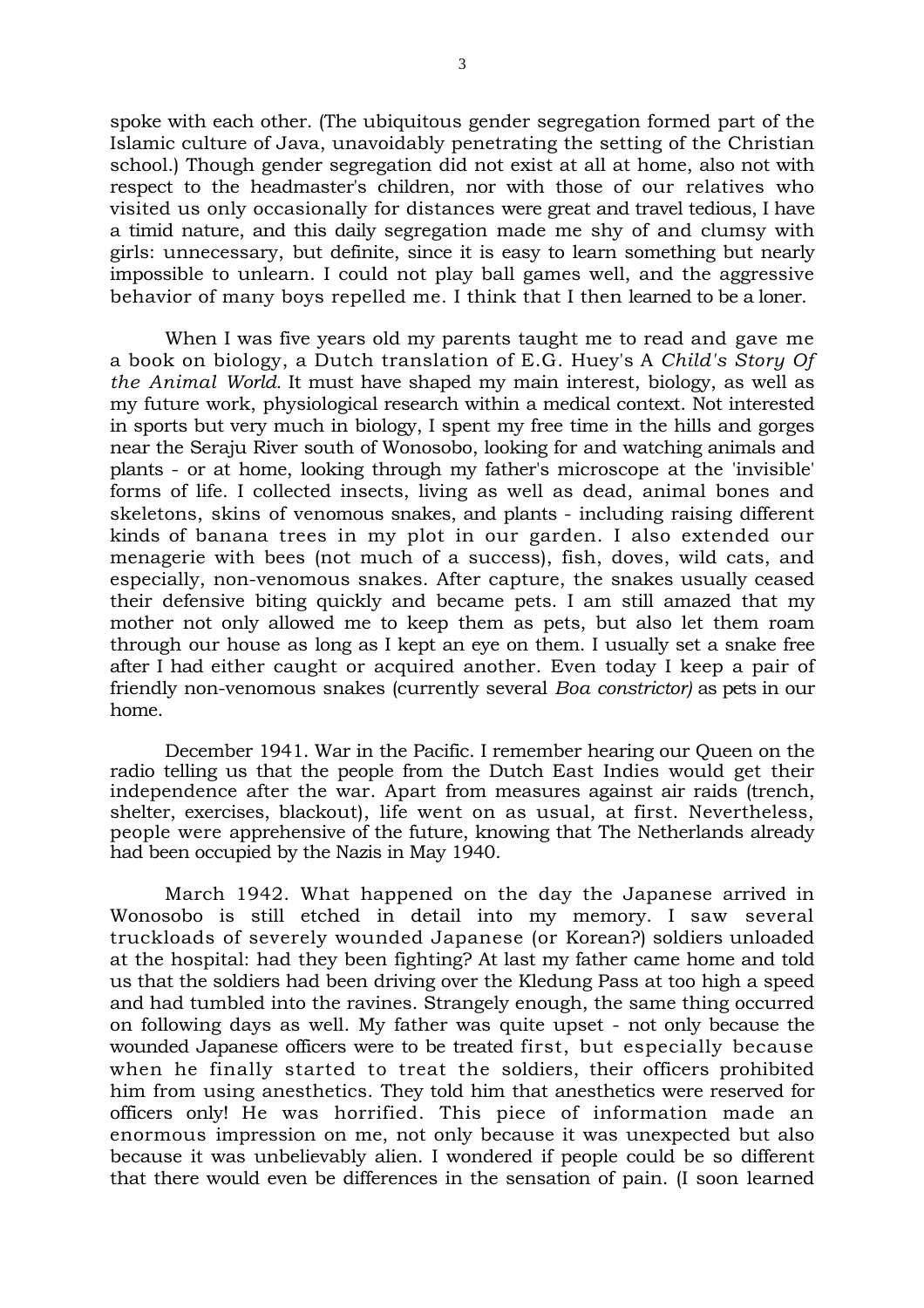that this is, indeed, possible and that learning and attitude may influence such a basic phenomenon as the sensation of pain.) I now think that my father's tale also prepared me for the differences in culture and thus in attitude between Europeans and the Japanese (or Koreans - we could not distinguish between them.)

During the following months our life changed. School was forbidden. Our parents and the two Dutch nurses tried to make up for our loss in formal education.

January 1943. At a ceremony, my father had to give a talk (probably the oath required by the Japanese) as well as bow to the Japanese flag to honor their god, the Emperor Hirohito. Father refused. As a Christian he could not give honor to another god. For this crime he was taken away from us on January 7 or 81 and we did not see him again until after the war, in October *1945.* The following day the other members of our family were transported to and imprisoned in Camp 7 (originally called Camp 2) in Ambarawa, Central Java.

After the war my father told us that he had been kept in solitary confinement for nine months in Magelang, Central Java. In September 1943, he was transported to a jail in Bandung, Western Java. There he was no longer subjected to solitary confinement and could meet other prisoners. After he had served his time, he became detained in a camp for males in Cimahi, Western Java, which contained about 10,000 men2.

My father told us that true solitary confinement is torture. Not being able to see *any* other person for a long period of time drives one crazy. He tried to remain sane by mentally reconstructing what he had formerly learned about mathematics. It proved to be an effective protection. This was all he ever told us about his periods in jail.

Before the war, my father already had developed an idea for a method to measure the dimensions of red blood cells (of importance in several tropical diseases) and had done some research on it. In Cimahi he worked as a physician in the camp hospital. The doctors divided work and he took care of patients with ear, nose or throat diseases. In between, he continued his theoretical work on his research project, keeping data on tiny scraps of paper, easily hidden from Japanese searches. After the war he both specialized in otorhinolaryngology and completed his research, which earned him a Ph.D. in medicine *cum laude.*

The camp in which we were imprisoned, Ambarawa Camp 7, had been a military hospital for the native soldiers of the Dutch Army. Already, before the war, it had been declared unfit for use. It consisted of eight or nine dilapidated bamboo barracks in which about 20003 women and their children (boys only up to the age of sixteen, at first), as well as a few older men (above sixty), were detained in crowded conditions. So we were suddenly deprived of all privacy.

Infectious diseases plagued the inmates from the very beginning of our internment. After about three weeks my baby brother, Henk, became severely ill with diarrhea. He died within two days. His death not only was a

 $<sup>1</sup>$  Diary of my mother, private collection.</sup>

<sup>2</sup> D. van Velden. *De Japanse interneringskampen voor burgers gedurende de Tweede Wereld-oorlog.* (The Japanese prisoncamps for civilians during Worldwar II, in Dutch). J.B. Wolters, Groningen, 1963, p. 535 3 Ibid., p. 537.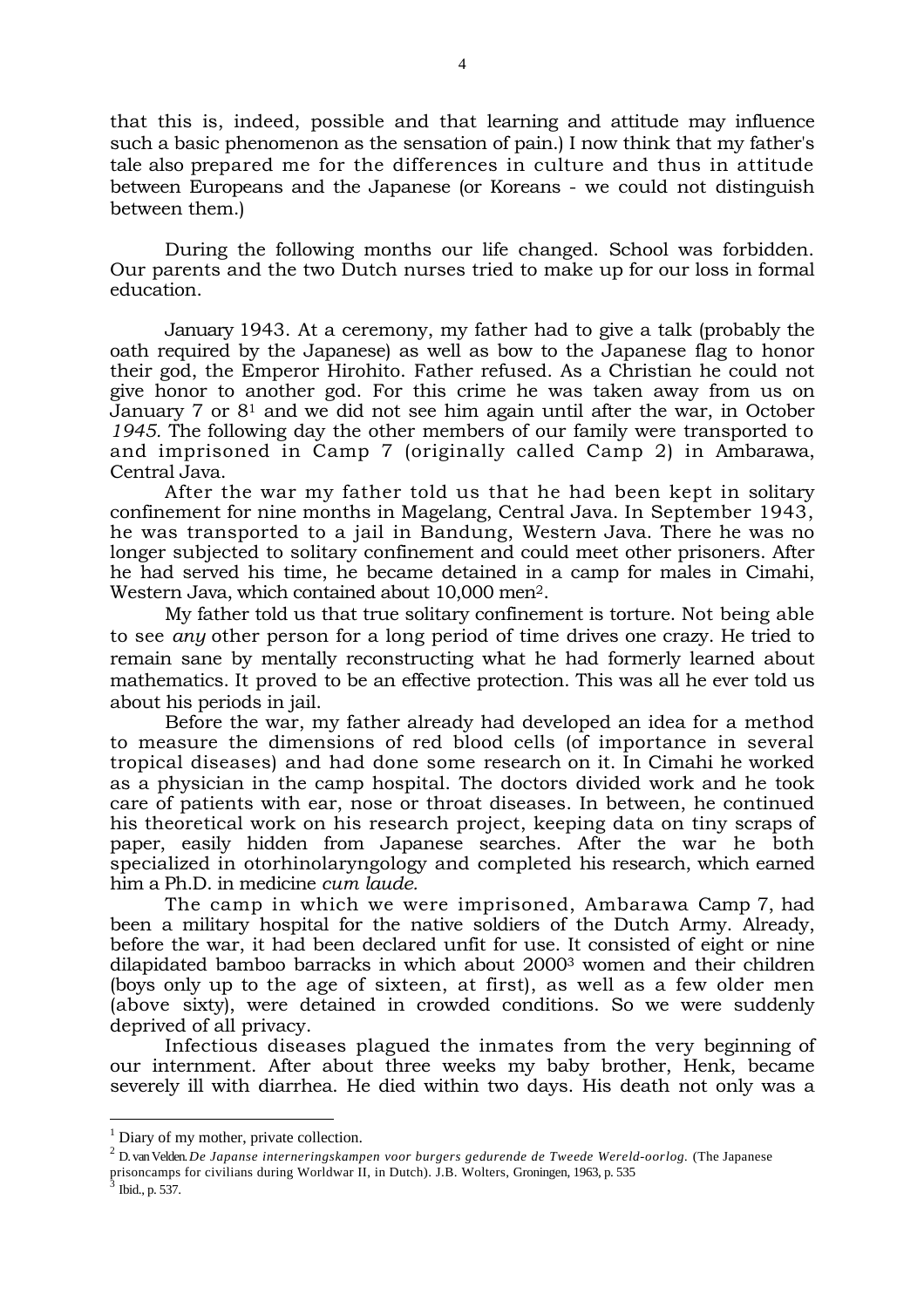severe shock for my mother, but also made an enormous impression on *all* inmates. Two weeks before, a small boy had died in an accident: playing among logs, one had fallen on him. Henk, however, was the first to succumb to a disease from which he normally might have recovered or might not have become ill at all. His death was an ominous sign.

Life went on, gradually deteriorating. The women had to work hard, tilling fields with hacks (a type of hoe), as well as performing night watches. This was in addition to their usual chores for the family as well as for the community. All older children also took part.

There were also daily roll calls - as well as occasional searches by the Japanese for money and 'forbidden wares' among our meager possessions. These could last for hours, with us staying outside in the burning sun. An insufficient bow or an insolent look at a Japanese could earn one an uncontrolled, heavy beating.

Food became less, and medicine was not provided. Already during the first year of internment our average daily food intake dropped to about 50 percent of what was necessary (1275 instead of 2500 Cal.)4. Hunger became permanent and our weight dropped. In this camp the women were weighed regularly, a situation which increased their despondency. In December 1944, my mother's weight was 44 kg (about 102 lbs); at her height of 1.73 m (about 5' 9") it should have been between 60 and 75 kg (135 to 165 lbs).

The starch paste we had to eat for breakfast and lunch did not taste nice, even then, nor was it very filling. It was quite sticky, and difficult to eat. We children were amused at first for both paste and plate followed the spoon on the way up, but daily experience quickly took the fun out of it. Our principal meal consisted of some white rice or maize with a tiny amount of vegetables and a little tripe.

Our camp population did not include a physician or a dentist, only some nurses. Infections, especially intestinal ones, were common. The very ill were hospitalized in our local 'hospital barrack,' where a little additional food was all that could be given. Anesthetics were not available. A boil situated below the now thick and hard skin of my foot - we all walked barefoot - had to be cut open by one of the nurses. This painful experience made me think, again, of the terrible fate of the Japanese common soldier. My mother needed to have a molar pulled. Part of her jawbone went with it and bone splinters had to be cut out, all without anesthesia. Because of her malnutrition, this treatment made her very ill for many weeks, with pain and repeated loss of much blood. Her recovery was very slow. My twelve-year-old sister replaced my mother when she was ill. As a result of such experiences, my mother and we children became welded together in a hard-working social survival-unit based on mutual care and honesty.

The women initially tried to set up school for the children, but the Japanese quickly prohibited this.

I spent my time working my share in our family-unit, like tending our tiny plot in the `garden.' I also worked within the camp community: cleaning the open ditch which ran through the camp and carrying its waste away (this work probably caused the boil); carrying the heavy bags of bulk food which were delivered at the camp entrance; and taking my

 $4$  Ibid., p. 347.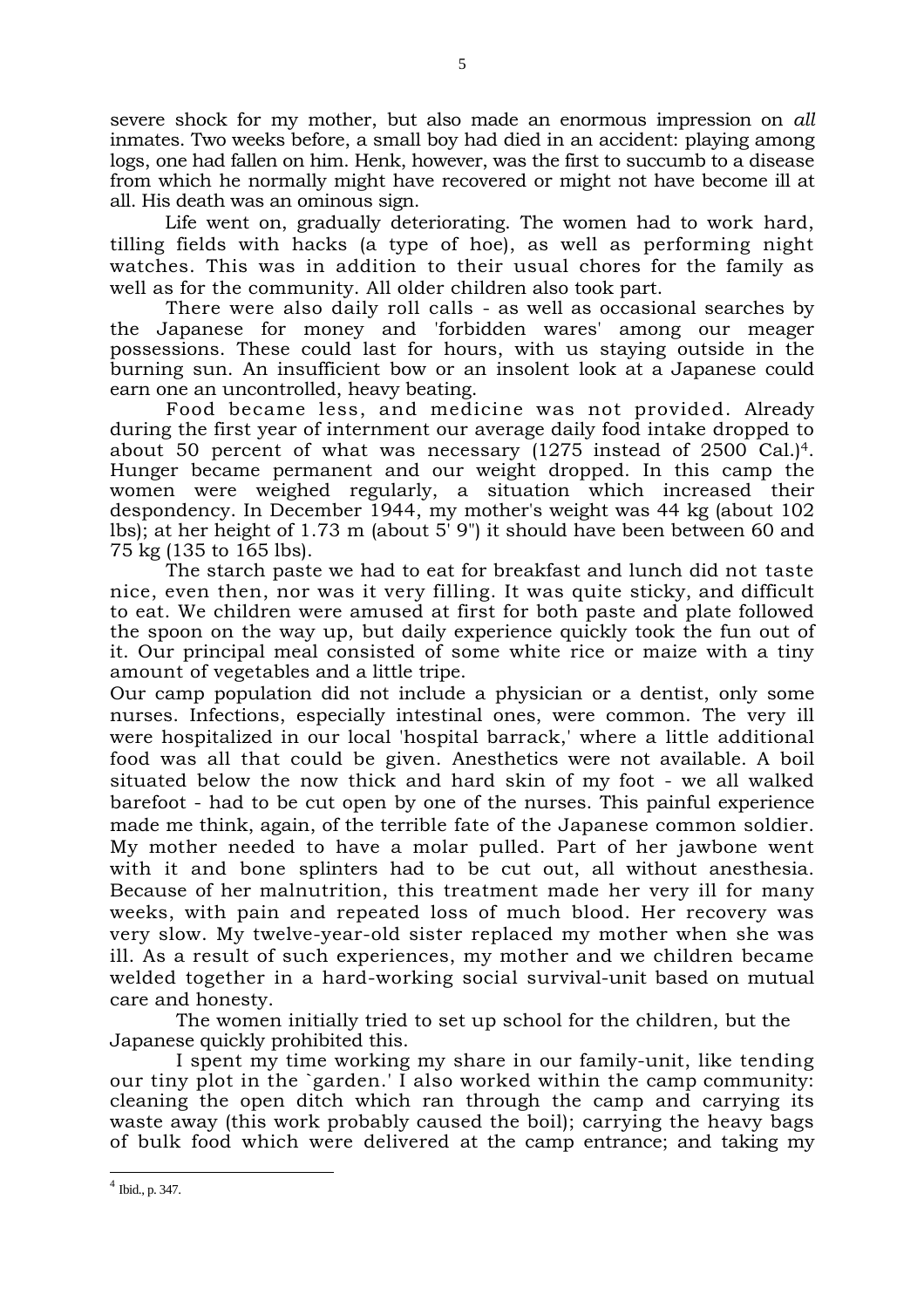turns as a cook in the central kitchen, where I became proficient in steaming rice in large drums. The work in the kitchen gave our family a bonus. Cleaning the drums left the cooks with a tiny amount of extra rice, which their respective mothers distributed among their families.

While cleaning the ditch, I once discovered a large and freshly killed venomous snake. With my childhood experience in skinning poisonous snakes, I decided to clean and cook it for my family. As I was carrying the snake to the kitchen it accidentally slipped out of my hands and, as bad luck would have it, caught on one of my legs with one poison-fang hooked into my knee. I quickly cleaned the spot by burning into it with a red-hot needle, then cleaned and cooked the snake: a very nice and welcome meal for all of us.

I was amazed that I did not feel *any* of the expected pains of the needle burn, while the previous cutting into the sole of my foot had been painful, indeed. I reasoned that my preference of being burned to being poisoned must have caused this strange phenomenon. This episode later turned out to have been another case of instant learning for, ever since, small burns do not bother me: I usually do not feel the intense pain of a burn, *nor* suffer from its afterpain. It is significant, I think, that this relative insensitivity applies to my sense of pain for small burns *only.*

Many years later, when I taught physiology to medical students, I also lectured on the mechanisms of pain. Because of my experience, I then could demonstrate to them - on myself with the use of a hot soldering iron - the difference between signal (location and nature: 'skin is being burned someplace') and its interpretation (the subjective interpretation as a pain also depends on ones experience and psychological state).

The women tried to make or do something special on our birthdays and on Christmas. In fact, we all learned to make presents of small pieces of wood, cloth or paper, and the girls learned to embroider tiny pieces of cloth. These were valuable gifts because for clothing we had to make do with what we originally had brought with us.

Hunger. My wife, a former inmate of another prison camp (Camp 6) at Ambarawa still remembers the always present, acute feelings of hunger, while I do not. I must have forgotten, as may happen with the memories of intense pain. Some memories stay, others disappear. But I very well remember that I ate every living thing I could catch, such as rat, snake and snail, though such luck was rare. I did draw a line, however. Already during that first year in camp the grown-ups, especially the older men had a different standard. Among the foods we received were soybeans. They were hard and *very* difficult to cook. As a result, they passed through our bodies almost unaffected, to be carried away by the water in the ditch. The picture of some of the older men searching that ditch for those beans is still burned into my mind.

For me, as well as for anyone who has had such experiences, it is impossible to throw leftover food away. We usually eat it some other day.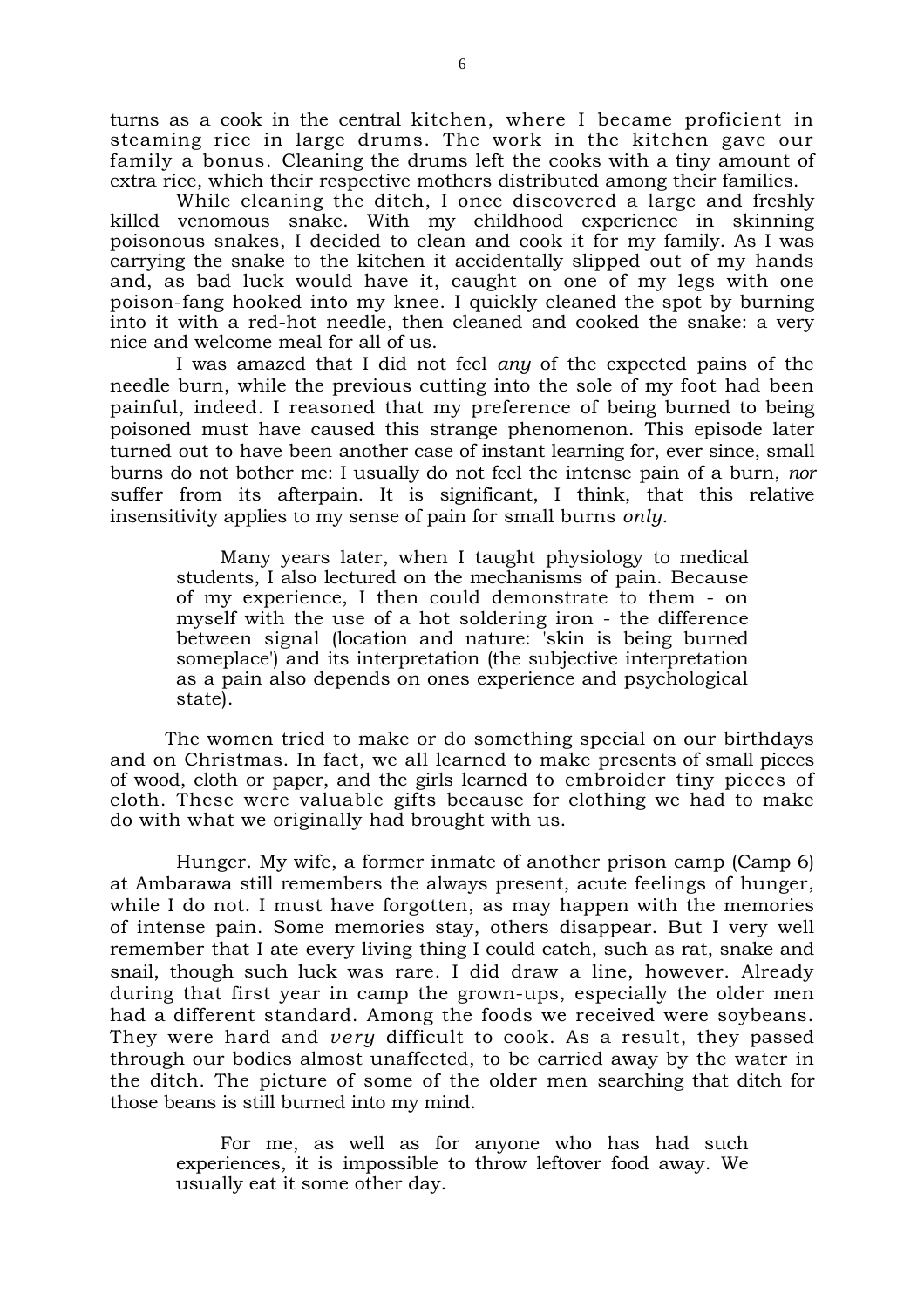Our loss of weight had other effects as well: the women's sanitary towels gradually disappeared from the lines. We boys noted this, though its significance was still obscure to us for we then were, after all, still living in the aftermath of the Victorian Era.

My own sexual feelings and activities also disappeared gradually in the camps. By fall 1944 they were gone.

My sexual interest in girls did not come back after the war, in 1945, when at age 15 I had gained normal weight, but much later - in 1947-48, during the second year I attended high school in The Netherlands. That was also the time in which I, according to my parents, became able to laugh again. I do not know if such delays are incidental or more common, since I have never talked with other victims of my peer group about these effects of our captivity. I later learned<sup>5</sup> that in some women, menstruation disappeared immediately upon their imprisonment. Menstruation disappeared in the others when their body weight fell below a certain level. Both are well-known phenomena in medicine.

Carrying the heavy bags of beans, sugar or salt (which bites into your skin) was a challenge for us small boys and became a contest in which we tried to carry heavier and heavier loads.

With those loads I probably damaged the cartilage of my knees, for ever since they trouble me occasionally, for months at a time. Luckily it is a minor ailment.

We boys also entertained ourselves with athletic training and contests shot-put, jumping (distances as well as height), exercises on high-bar and swinging-rings. Being slender, I specialized on the long jump and on the high-bar. We were lucky this apparatus was available. It probably dated from the time the camp functioned as a military hospital.

The Japanese commander and his staff (later replaced by Javanese soldiers, the Hei-ho) were quartered beside the camp entrance. Their behavior was alien and incomprehensible to us. They could all of a sudden become *mata glap* (Malay for 'berserk'), usually upon witnessing insufficiently submissive behavior on the part of a prisoner. At such times, they might start to beat the offender uncontrollably. Their unpredictability, their loss of self control, and the fact that they beat women (which in our eyes was and is a sign of most uncivilized and demeaning behavior - demeaning for us, but even more so for themselves) made them seem subhuman in our eyes. We not only feared them, but loathed them. We could not hide the loathing, which made the situation worse, of course.

Later I learned that this was mutual<sup> $6$ </sup>. They despised us since we had lost the war and were still alive, while a true Japanese preferred death above capitulation. That they in turn lost the war but remained alive as well, even experiencing Allied occupation, must have made a profound impression on them. For both Europeans and Japanese, their meeting in this prison setting took the shape of what one now may call prolonged and unabating culture-shock, in which the

<sup>5</sup> Ibid., pp. 359, 360.

 $6$  Ibid., pp. 417-421.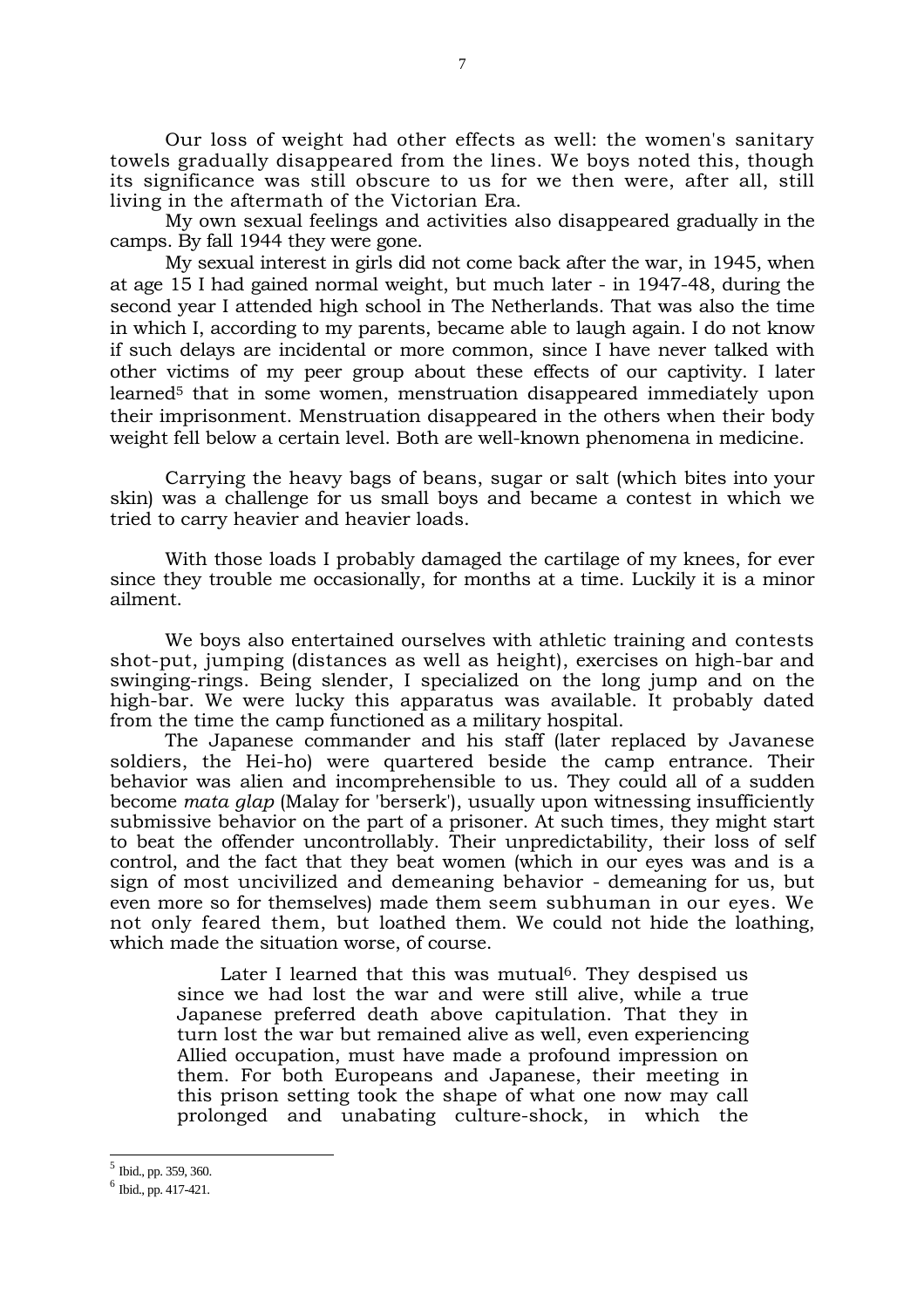continuing and unchanging mutual misunderstandings created havoc, denigration, terror and pain.

8

Japanese punishments of the detainees as a group took the form of institutionalized cruelty, such as standing in the baking sun for hours or crouching with a bamboo pole in the hollow of the knees for a long time.

Given the mentioned medical treatment of their own soldiers, I suspected (and now know<sup>7</sup>) that these punishments, as well as their 'berserk' thrashings were 'normal' army measures, used by the Japanese to discipline their own soldiers.

Another aspect of life in the camps, outright personal cruelty, is not a cultural phenomenon (though cultures may differ in its appraisal) but a horrible aspect of humanity as a whole. My first direct encounter with it concerned an animal. It put deep fear of our Japanese commander in me.

Early in our imprisonment, carrying bags into our camp, I saw our commander kill a cat slowly, very very slowly, compressing it between the door and post of his quarter. The poor animal was shrieking for many long minutes. It was heartbreaking.

Decades later I learned that in some cultures, food (turtles, cats, dogs) is prepared in this way, because a slow torture to death tenderizes the meat. Nevertheless, I consider such behavior as utterly cruel and most debasing.

Not much later I learned, from the behavior of the same commander, that people who are cruel to animals will be cruel to humans, given the chance. The experience had a profound and lasting influence on me. Only once previously have I told it to another person (my wife) and it still is difficult to write down.

The Japanese were our enemies and hence were not protected by our moral code. We, for instance, allowed -- even encouraged ourselves - to steal from them, given the opportunity. With a group of boys, I once had to clean one of the rooms in the Japanese section. There we found an album with Dutch postage stamps, so we looted their loot. That was very stupid for it was quickly discovered, and they easily identified the culprits. The commander then gathered us together, marched us out of the camp towards a ditch somewhere. We had to line up along it. The first boy then had to bow his head (I was fourth in the line, I think). The commander slowly took out his samurai sword, lifted it high over his head and brought it down, not touching the boy's neck... He then laughed and made it clear to us that we should never steal from them again for he would repeat this scene for real. I do not think that any of us mentioned to anybody else what had happened.

The experience of facing death by execution is a profound one. Ever since, I realize I am living on borrowed time -- for

 $<sup>7</sup>$  Ibid., pp. 313, 422, 485.</sup>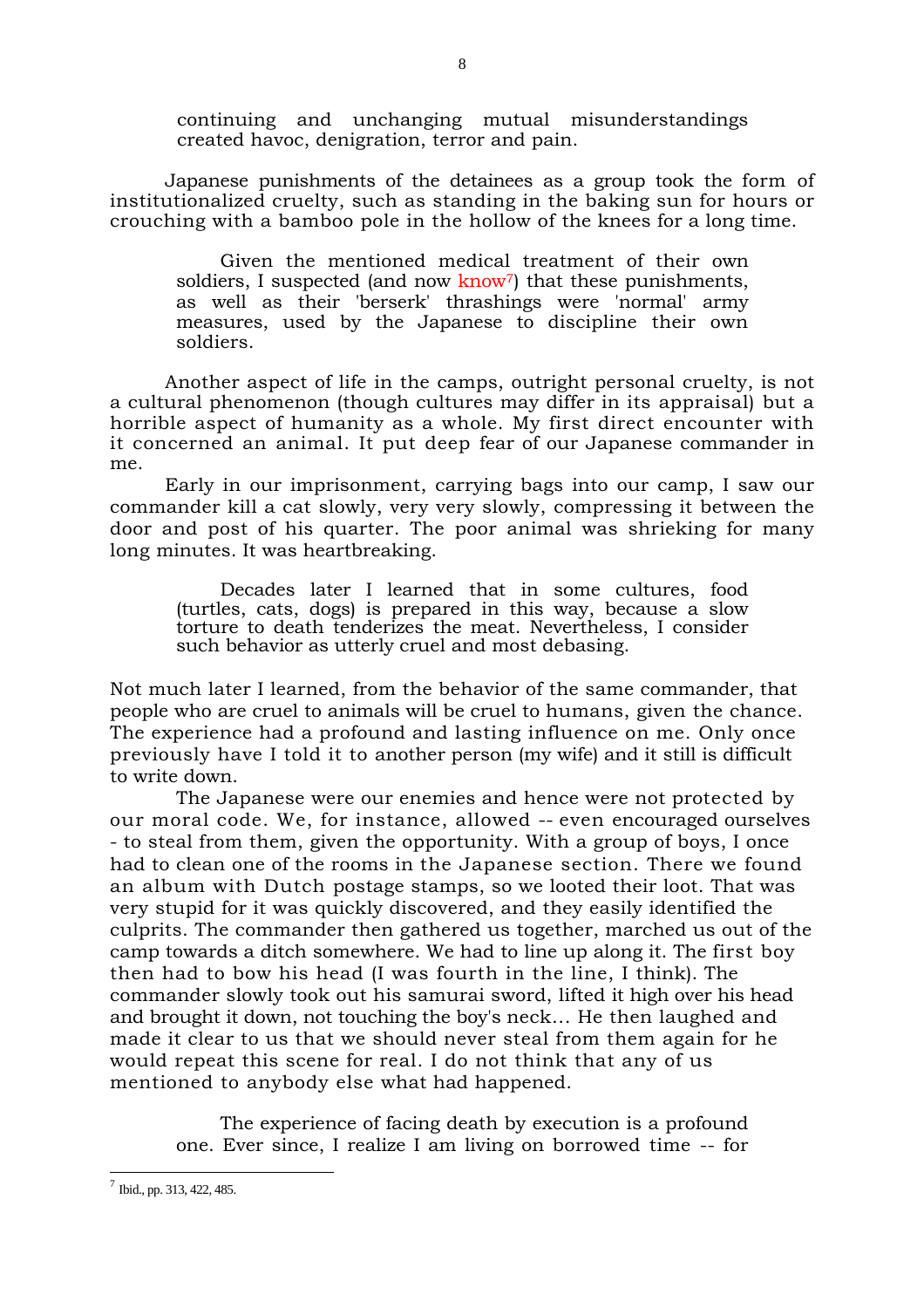which I am grateful. But also I am detached, a barrier stands between me and others. I do not readily defend myself and I am inclined to let material things go easily, perhaps too easily.

On September 16, 1944, shortly after my 14th birthday, all boys 12 years of age and older were taken away from their mothers and siblings, not knowing whether they would ever see each other again. We boys were transported to another camp, Ambarawa 8. This camp contained about 1300 people: about 300 boys between 12 and 16, about 850 men of all ages with a preponderance of those above 60, and about 130 nuns (aged between 22 and 68).8

The Japanese commander of Camp 8 had granted the wishes of the women originally imprisoned there *(they* had been moved to another camp in Ambarawa) to appoint a vigorous elderly man, a Belgian by the name of Refuge, as internal head of the reorganized camp as well as to let the nuns stay to take care of the internees<sup>9</sup>. Those women must have been gifted with insight, since after the war the boys who had stayed with Refuge and the nuns were in much better condition than those who had become interned elsewhere (in Ambarawa Camp 7).

In Ambarawa 8 our daily ration of food, distributed with justice, was insufficient (about 1400 Cal)<sup>10</sup>. I worked in the garden and incidentally as a porter. A few times I had the luck of finding giant snails in the garden (with shells about 10 cm long - approximately four inches) which I boiled and ate on the spot. The food rations were much too small, however, and as a result death quickly became a daily occurrence among the older people. Working as porters, we unloaded trains but also had to take turns as *lijkensjouwers* ('stiff-carriers'). We carried the coffins with the bodies of the deceased older males out of the camp. For this work we were rewarded with a piece of bread. The job was, hence, coveted (and evenly distributed) even though it was dirty since the hunger-generated oedematic fluid of the deceased dripped out of the makeshift coffins.

Of the 241 people who died during the camp's existence (about nine months) $11$ , all were males over 60 except for two who were somewhat younger and two older nuns. Not a single boy died in this period, although they were still growing. Since circumstances did not otherwise differ much between the detained, this phenomenon indicates the existence of an agerelated decline of vigour starting, for the male, at about 60 years. It still amazes me that the women as well as the younger people stayed alive so much longer (about 6 months), despite their very low weight and the many infectious diseases they were subjected to. For them, death became common after about March 194512. Does the

 $\overline{a}$ 

<sup>8</sup> J. Al. *Ambarawa, Bandoengan en de Belg Refuge.* (Ambarawa, Bandungan and the Belgian named Refuge, in Dutch). Ad. Donker, Rotterdam, 1994. ISBN 90 6100 394 6, p. 247.

<sup>9</sup> Ibid., pp. 24-26.<br><sup>10</sup> Ibid., p. 148.<br><sup>11</sup> Ibid., from the list on pp. 247-251.<br><sup>12</sup> Japanese prisoncamps, p. 370.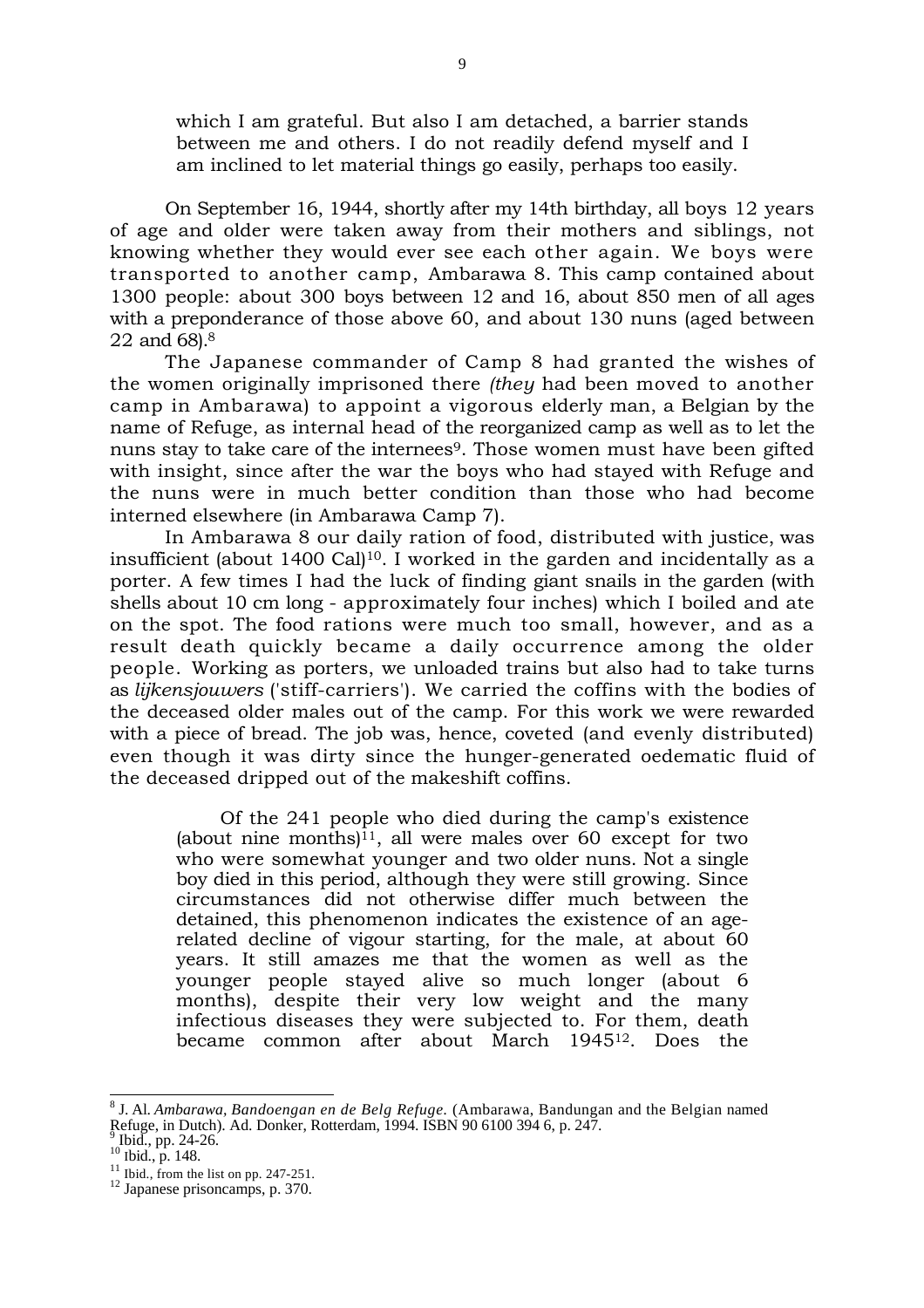metabolic rate decrease and the immunological system become more efficient during the first stages of emaciation?

Later it became known that Java had been plundered and that its population had been stricken by famine as a result $13$ .

One Japanese was kind to us. He secretly carried messages on tiny scraps of paper to our mothers. Much later my sister told me he had been discovered and executed... Sometimes, we boys were sent to the other prison camps to carry loads. Our own staff selected the boys from each specific camp, enabling them to meet their mothers. In this way I was able to visit my family twice. The first time occurred on October 16, about one month after I was taken away. After we had talked with each other, on the way back to the entrance, I saw the high-bar. Since facilities for athletic exercises were absent in Camp 8, I naturally wanted to try it. I was very disappointed in my utter failure to do the familiar exercises. I learned from it, that a relatively short training-free period will result in losing all of the effects of long training.

I do not remember the final time I visited my mother's camp, I must have repressed it, but my sister still knows the details. My mother's diary also contains a description of the event, which occurred on January  $1945$  6 and 7, 1944. We boys had to assist in the transportation of all inmates of Camp 7 into a train. We were not allowed to speak with our mothers. In her description, we were haggard and tired and quite desperate at not being able to talk with our mothers and having to see our families depart under beastly circumstances - for they were slapped like cattle into an overloaded train - bound for an unknown destiny.

> I only remember that I realized I had now lost all my relatives, in three successive stages...

Shortly afterward, on January 28, 1945, a plane flew over our camp. I will never forget this event, which occurred while we were at work in the garden. We saw a giant Dutch flag painted on the underside of each wing. Everyone was very excited for this was a clear signal that liberation was near! But nothing happened for many months.

As a result, the death rate among the older men dropped for a few days and then *doubled* for *some time,* after which it settled on the pre-plane rate<sup>14</sup>. The effects of hope, followed by a lasting disappointment . . .

Associated with Camp Ambarawa 8 was a work-camp, called Bandungan. It was beautifully situated near a village of that name, on a side of the Ungaran Mountain, about 10 km (6.2 miles) away from Ambarawa. The boys working there had to prepare the soil for farming. In March 1945, I was also transported to this camp, together with about 20 other boys. The camp counted about 200 boys, located in three houses, a few older males and several nuns. At first, we had to plough the fields with hacks (done with 20 or more boys in a row), but that work was about to be finished. We then raised vegetables for distribution to the camps in Ambarawa, as well as for

<sup>&</sup>lt;sup>13</sup> F. Glissenaar. Voorheen Nederlands Indie. Een reis door de geschiedenis. (Formerly Netherlands East Indies. A journey through history, in Dutch). Contact, Amsterdam/Antwerpen, 1994

 $14$  J. Al. Ambarawa, p. 86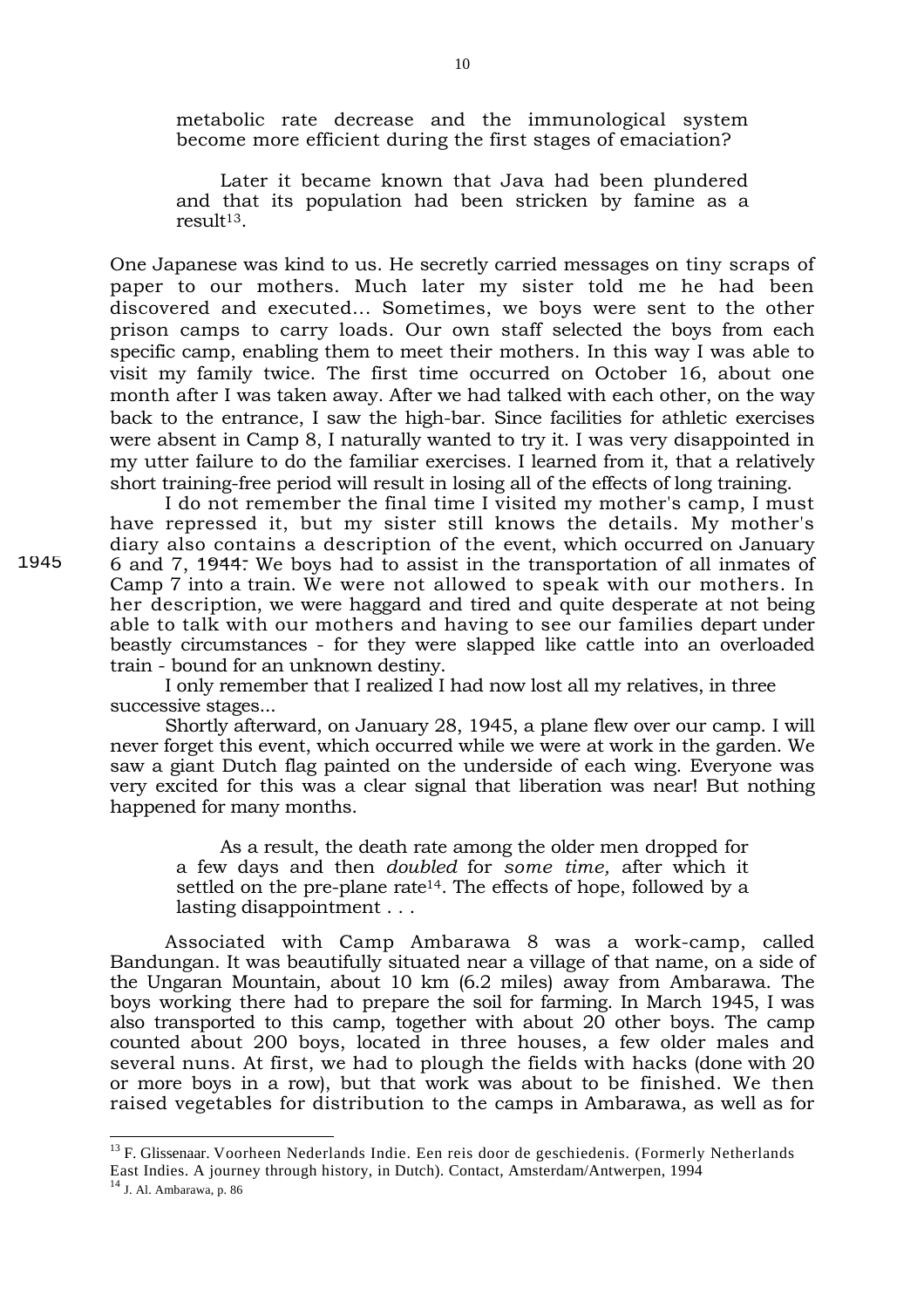our own consumption. This was our main task, but I occasionally worked in the kitchen or was sent outside with a group to cut down trees. During the day we just wore shorts. I had two pairs, already quite worn out. One had a large hole situated over my left buttock; the skin below was burned black by the sun. That piece of skin remained darker for a long time.

In the meantime, Camp 8 was abandoned and all inmates were transported to Camp 7, now a camp for men and boys - where they lived in dire circumstances.

Refuge became head of our Camp Bandungan. Our food situation improved since we grew a large part of it, but also because Refuge managed to obtain a few cattle for slaughter for needed proteins (several sheep, one steer).

I was the only one who possessed a knife with a sufficiently long and sturdy blade, so Refuge borrowed it to kill the cattle. He butchered them humanely. I did not (and still do not) like it, but I learned how to do it quickly. Henceforth, we had an adequate supply of food, and the work was not very heavy (apart from the initial period)<sup>15</sup>.

It turned out that I had been quite lucky to become interned in the two camps of which Refuge was head, for living conditions in all other camps on Central Java were very bad, indeed. Strangely enough I consider the time spent in the camps as a valuable experience, even though I had been robbed of my family in stages and did not know whether they were still alive or not. I did not start any friendships in this period, however, and only very few afterwards. I nearly always keep a distance between myself and the ones I love.

I also do not talk about my emotions. I communicate with much more ease in writing. Being a 'loner' must have been an advantage in this period. While being a boy it also was a kind of adventure and I obtained valuable experiences: I learned that people have a truly amazing ability for adapting to dire circumstances, that younger people as well as women appear to have an inherent safety factor which enables them to survive for relatively long periods under circumstances of hard work and an inadequate amount of food. And I now know from personal experience what it means to have to do heavy work to make a living - to *be a* porter, butcher, woodcutter or farm laborer. Given the experiences of my mother (see below), I also learned that an adequate and stern governing staff is a prerequisite for a very large group of people to remain social in their behavior, even though they are quite hungry.

Much later<sup>16</sup>, I learned that all inmates of Camp 7 (apart from the boys who then were 11 and 12 years old - another cruel separation) had been transported to Solo (Surakarta, Central Java). This, of course, included my mother, sister and brothers. On January 7, 1945, those being moved not only had been slapped into the train under the eyes of their sons, but they were confined in it for several days, in cramped conditions, with hardly any food and drink, and without sanitary arrangements.

In the camp in Solo my mother fell ill to vitamin-deficiency neuritis

<sup>15</sup> Ibid., pp. 195, 196, 217, 218

<sup>&</sup>lt;sup>16</sup> Diary.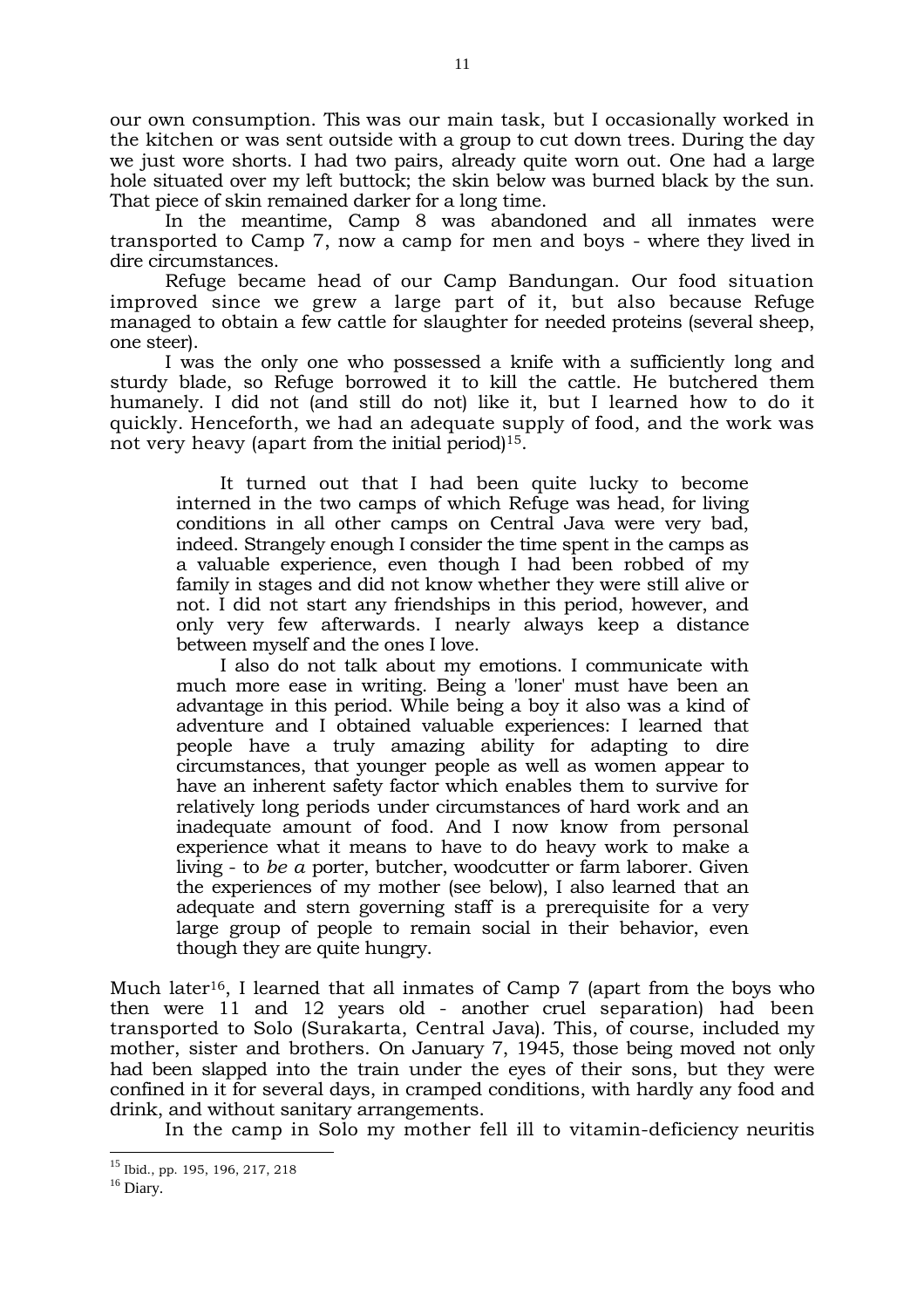with severe pains in, as well as a luckily reversible paralysis of, an arm.

Six months later, on June 2, 1945, my mother, brothers and sister were again transported by train to still another camp, Lampersarie, in Semarang, Central Java. A backpack and one small travelling case per person were all that they were allowed. On this journey they were again treated cruelly.

Camp Lampersarie was heavily overcrowded, containing about 8000 women and children<sup>17</sup>. The misery of the latecomers was amplified by the behavior of the local Dutch staff. They believed that everyone was stealing from everyone and did nothing to prevent it. As a result, those who still behaved in a socially responsible manner became doubly bereft of food, not only by the Japanese but also by their own people. My mother's weight dropped to 40 kg (89 lbs). (In my camps [Ambarawa 8 and Bandungan] we were fortunate that stealing of food was a rare event, as far as I know, since it was punished effectively by our own staff.)

My mother again fell victim to the vitamin-deficiency neuritis, with paralysis and pain, while several of her children also became severely ill with intestinal disorders and with mental derangement due to vitamin deficiency. In August 1945, her diary not only mentions feelings of extreme hunger but also of utter despondency<sup>18</sup>. She knew that this situation could not last much longer and that death was near.

In Bandungan, on about August 20, 1945, the usual rumors about the approaching end of the war intensified. Early in the afternoon of August 23, however, *all of a sudden* we had to abandon the camp to go to Ambarawa 7 - that same afternoon. What a heavy blow: we knew that that camp was very bad. In a long row of people, we slowly walked the 10 km which separated the camps, barefoot but with leaden feet. We carried our scant possessions in groups of two, with a bamboo pole slung over one shoulder.

Upon arrival in Ambarawa 7, we seemed well-fed compared to the bone-thin boys we encountered. Camp 7 also was unbelievably crowded (it then contained between 4000 and 5000 people19, instead of the 2000 of the already overcrowded situation when my family had first been interned). All of the boys, about 80020, were living in one single barrack, stacked threehigh in bunks or sleeping on the floor. It was not easy for us to find a place to sleep.

In this camp the older men died at a rate of between 10 and 15 per  $day^{21}$ . An example: of the 718 men above 60 who had been transported from Solo and Cimahi, only 20 remained alive<sup>22</sup>.

The following day, on August 24, the end of the war was formally announced23. I do not remember it at all. We probably did not believe it for the incident with the Dutch airplane had given us a tough lesson. The reality of the war's end only gradually dawned on us, for now we could barter our few remaining pieces of cloth for food, without being battered by the Japanese for smuggling through the fence. Mattresses were cut open to sell the cloth, and the whole filthy camp became covered with white down, whirling around like snow.

 $17$  Japanese prisoncamps, p. 536

<sup>18</sup> Diary.

<sup>19</sup> Japanese prisoncamps, pp. 306, 537.

<sup>20</sup> Ibid., p. 306.

<sup>21</sup> Ibid., p. 306.

<sup>22</sup> Ibid., p. 306.

<sup>23</sup> J. Al. Ambarawa, p. 218.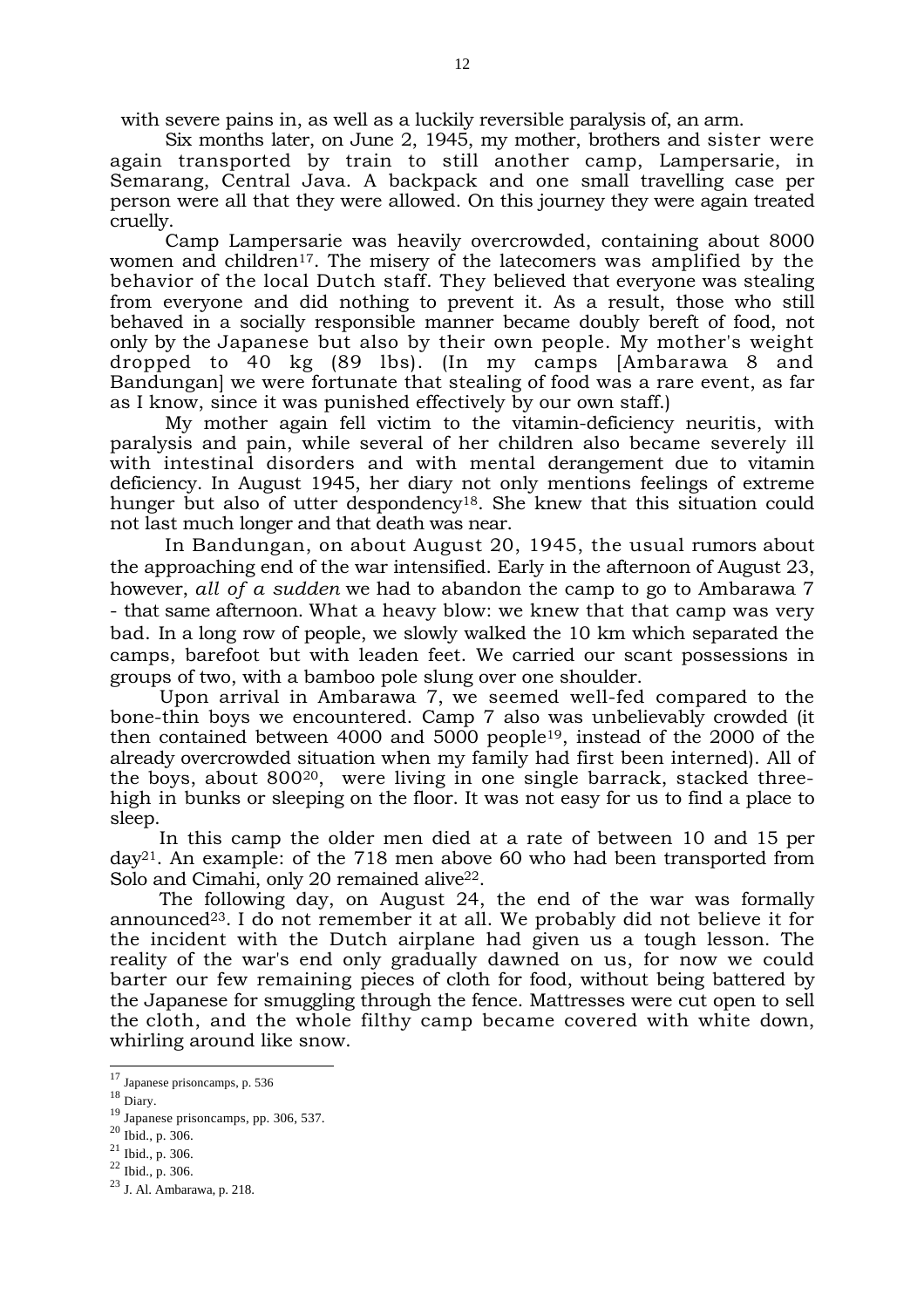A few days later, I was found by my uncle who invited me to stay with his family in Camp 6 on the other side of the square from Camp 7. I had had no idea his family had been interned so nearby. He had been a surgeon in Malang, East Java. Initially interned in Malang, his family had also been transported to Ambarawa. Because of his medical specialty, at those times rare, he had to take surgical care of the people detained in Ambarawa and he was able to stay with his family, an exception. To be able to live with them, while waiting for news about my parents whereabouts and condition, was a blessing. Food became available and we all started to gain weight. What I had learned before became of use now since I had to kill and clean the chickens they bought.

My uncle finally obtained the long-awaited information about my mother's location, and on September 28, five weeks after the capitulation of Japan, I left for Lampersarie in the protection of a Javanese woman, a friend of the family. It was a journey of several hours by steam-train, filled to the brim with people. I stood on the bumpers between two coaches, somewhat precariously, but the train did not go fast. In Lampersarie I finally met my mother, sister and brothers (one was still very ill). They were living, with many others, in a tiny bamboo shanty. Their situation had, finally and only just in time, improved. They slowly gained weight, but had been and still were worse off than I.

Three times in all, and after months of waiting, my mother had received postcards from my father, place unknown. But at least they knew he was, at that time, still alive. They now told me that they had just received a message from him. He was alive and well, working as a physician in a hospital in Bandung and he would come and get us when he could organize the transport. I still remember my father's unannounced arrival on October 8. I was standing outside our shanty and suddenly saw him walking towards us. I recognized him immediately, but I could not believe my eyes for he was so short! I was a head taller than he, while he had been a head taller than I when he had been forced to leave us. He had, of course, noted my increase in height, too. He knew what I was thinking for he asked me if I thought that he had grown shorter! Then he explained to me that I had grown taller in the meantime, but had kept our previous comparative heights in mind. My subjective appraisal of his height had not been corrected by normal daily contact. It was a vivid way to learn that we use our own bodies as a basic standard of measure.

Freedom had arrived at last, slowly, sneakingly, and now we were to leave for Bandung on November 7. But gunfights had been going on in the distance for some time. We again were forbidden to leave the camps. We heard rumors about massacres of Japanese soldiers in the jail and, elsewhere, some Dutchmen too. Then, suddenly, in the dead of night, we were awakened by gunfire, very close! We crouched flat to the soil floor of our shanty, lying under our mattresses. That night, I learned that the swish of a bullet means that it has passed harmlessly, that hearing the report of a gun signifies relative safety. None of us got harmed. The next morning we were told that we had been attacked by Indonesian snipers, but that we were saved by the Japanese soldiers, our former guards, who had fought back!24

<sup>&</sup>lt;sup>24</sup> P.M.H. Groen. 'Patience and Bluff': de bevrijding van de Nederlandse burgerge-interneerden op Midden-Java (augustus-december 1945). Mede-delingen van de Sectie Militaire Geschiedenis Landmachtstaf. Den Haag, 1985. p. 138. (Patience and Bluff: the liberation of the Dutch civilian detainees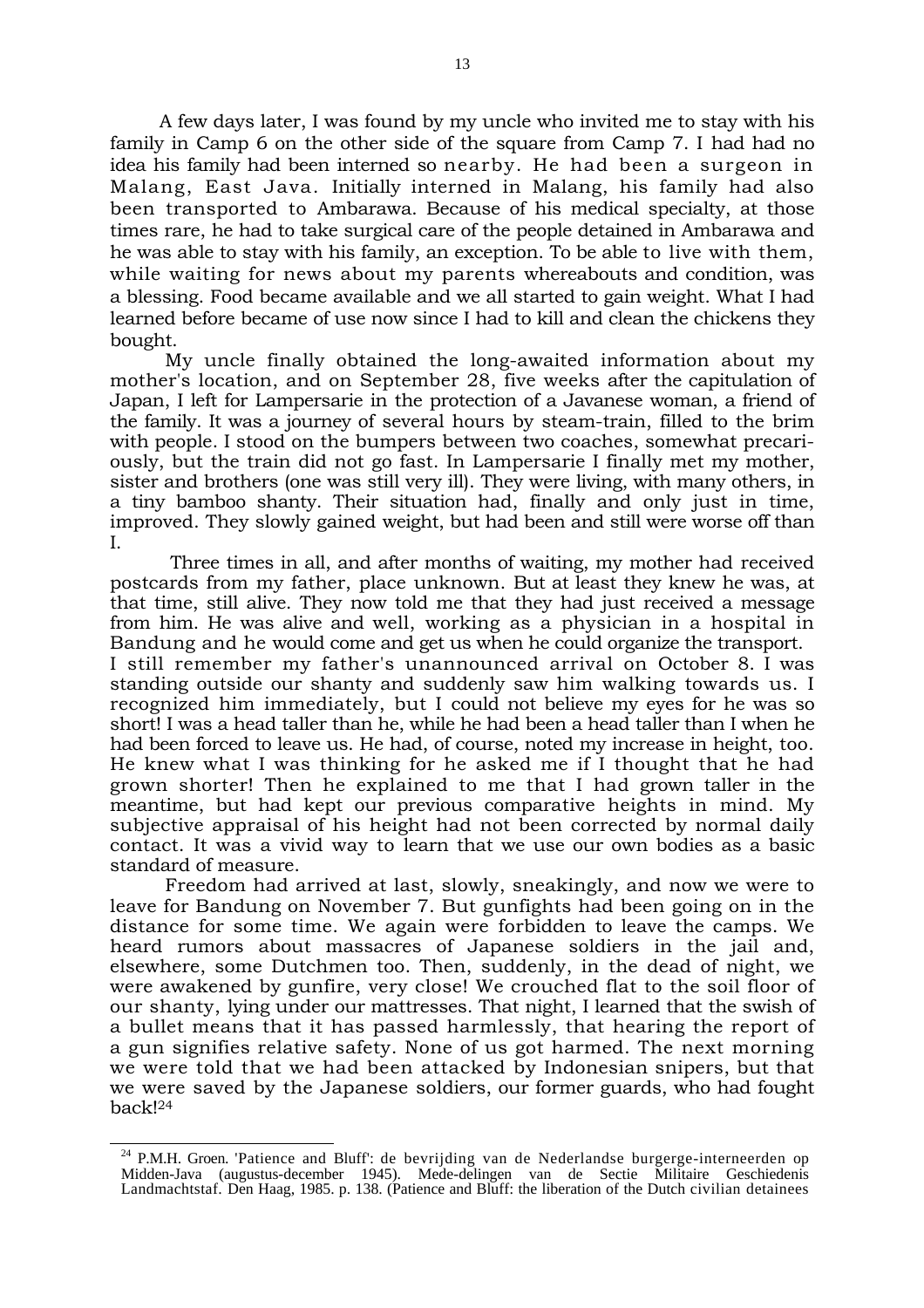On August 17, 1945, just after the Japanese surrender on August 15, the Indonesians formally declared their independence. It was granted them by the Japanese, but not by the Dutch and other nations. The young and still disorganized Indonesian Army resented this. As a result the Indonesians gradually and, at first, reluctantly started their fight for independence25.

Attacks on the camps increased afterwards. A friend of my parents, a woman we children called Aunt was killed in an attack on Camp Ambarawa 6. To tumble smack into another war was a giant blow and we could not understand it at all, so we called the Indonesian fighters the 'extremists.'

In retrospect, given information that came decades later, I think that the Indonesians must have been inflamed by the incidental reappearance of Dutchmen with clear and unmistakable intentions to recolonize them, such as replacing the Indonesian flags with Dutch ones<sup>26</sup>. This also violated the promise of independence given by our Queen (whatever the actual phrasing of that message might have been). I still ponder on it. Why could we not (including myself and nearly all detainees), at that time give them what we ourselves had repeatedly fought and suffered for during our own history? Why could we, then, not understand nor honor their wish for independence? We could not, so they fought for it, and another atrocious war was the tragic result.

Our journey to Bandung was delayed, waiting for a safe means of transport to the airport. Once on the way, we enjoyed the first flight in our life in a Douglas Dakota prepared for transporting troops. Upon our arrival in Bandung, we were stationed in a brick house, situated beside the hospital where my father worked. Though completely bare, it was an unbelievable luxury to use a whole house just for our family. Not for long, however. Early in the morning of December 3 or 4, walking alone on the porch, all of a sudden a whiplash of bullets occurred, cracking into the brick wall behind me. They were shooting at me! I sprinted into the house in no time. We did not have guards so we stayed inside, fearing the arrival of the Indonesians with their cleavers and spears. Luckily they did not come. It must have been a sniper, and we were moved to a single room within the hospital encampment, which was guarded by Indian soldiers. On a quiet day I went outside and pried a bullet out of the mortar. I carried it with me for many years - a symbol that I was, by repetition now, living on borrowed time. I do not carry it with me anymore, so my sense of borrowed time must have weakened.

on Central Java (August-December 1945). Notices from the Section Military History of the Staff of the Army, The Hague, 1985, in Dutch).<br> $^{25}$  Ibid., pp. 104-114.

<sup>&</sup>lt;sup>26</sup> J. Bosdriesz & F. Glissenaar. *Voorheen Nederlands Indie. Deel 2. De Strijd. TV Dits B.V. /AVRO 1994* (Formerly *Netherlands East Indies. Part 2. The War (for Independence).*TV production, 1994, in Dutch).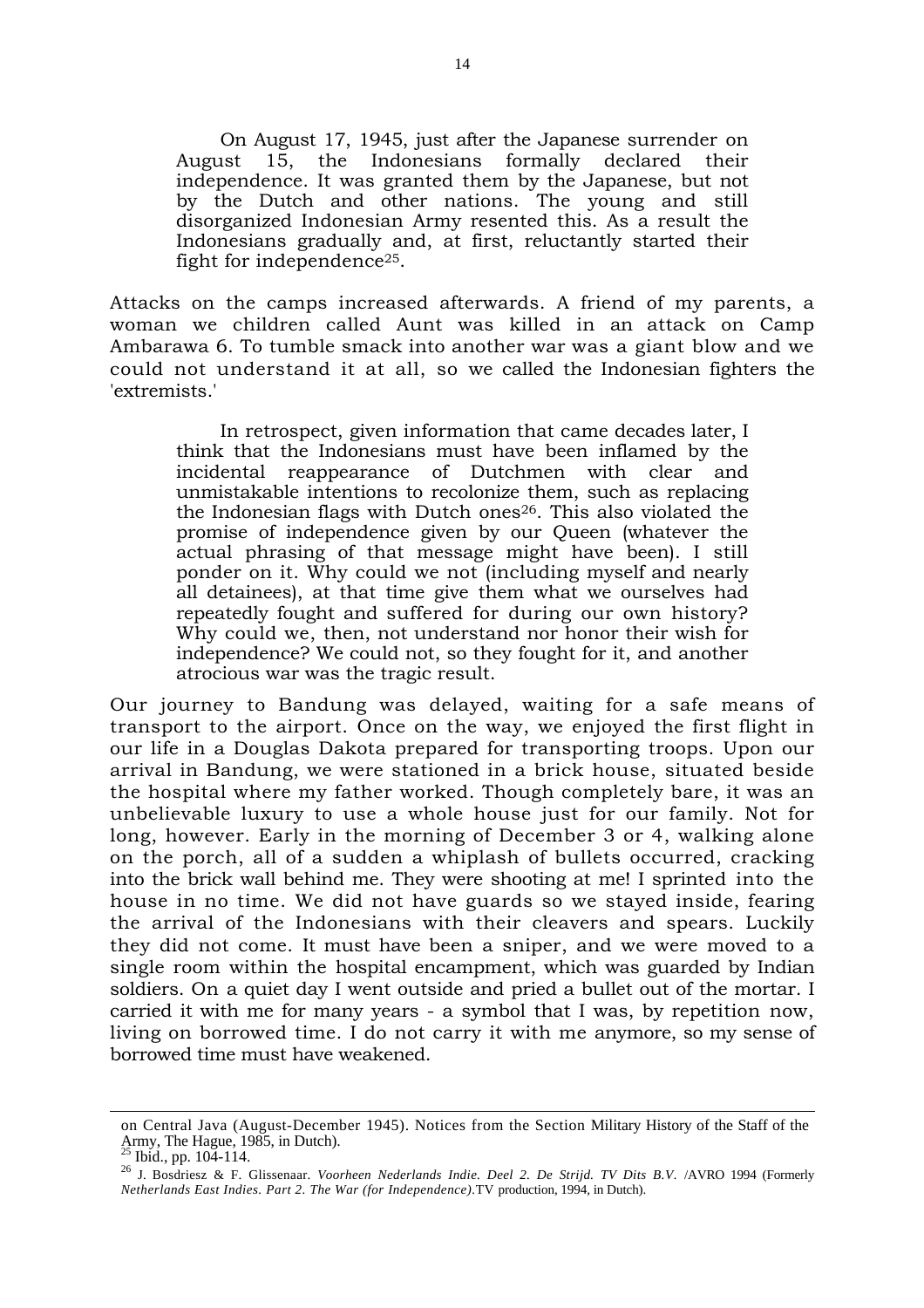All of the children had lost three years of schooling, so lessons were started - while all around us the war intensified. Irregular bursts of gunfire became common. The eery sound of shells in the air, the bangs of cannon and of the explosions, one could not get used to it.

War films never seem realistic to me, for the sounds of bullets or shells passing through the air is missing. Given the bangs of cannon, gunfire and explosions only, my ears tell me that the situation is relatively safe, while my eyes tell me it is not.

We climbed on the roofs of the hospital to look at planes bombing nearby houses and we saw the fires caused by the explosions. My heart cringed for the people caught in it, even though I knew that they might have wanted to kill us.

A dream of screams in the night. Horrible screams. When do they stop? A very bad dream. Was it a dream? I did not and do not really want to know. I have never before mentioned this experience. Rumors abounded that the people living in the village behind the hospital had been massacred. The soldiers mounted mortars on a lawn at the back of the hospital, next to the village of the massacre. Shells were thrown up - we could follow them with our eyes - and curved down on the village. Upon their explosions some splinters fell back onto the lawn. We picked them up, but were sent away by the soldiers. Several days later I saw the pictures of a trench in that village. It was filled with many mutilated bodies, including women. Children, too? I do not want to remember. Those poor people had been caught in an unrelenting guerilla-war. I later learned that *all* parties had become involved with massacres during this period<sup>27</sup>.

Christmas 1945. Roman Catholics and different Protestant denominations congregated in the hospital chapel to pray and sing together. While we were singing, planes started once again to pass through the air above us. Bombs exploded. Peace on earth ... with bombers in heaven ... and hell all around ... ?

After my wife had read this part she told me that she now understands why I often did not want to join in the celebration of Christmas in church, sometimes even becoming morose and angry during the service...

June 1946. We flew by plane to Batavia (Jakarta), to leave by boat for The Netherlands on June 5. We arrived in my parents' country on August 1, 1946. My mother's brother and his wife took us into their house. They let us live with them for a long time. Not only had we lost everything, but we had heavy debts. My father had, for instance, to pay his life insurance company the backlog over six years, a fortune in those days. The Missionary Service helped, however, so my parents could get the means to let us learn and study as well as for my father to specialize. It took my parents decades to pay their debts.

We all worked very hard. My age group had to cram five years of high school into three, for example. As a result some subjects were lost on the way, such as history and geography. It also was too short a time to really

 $^{27}$  F. Glissenaar. pp.159-163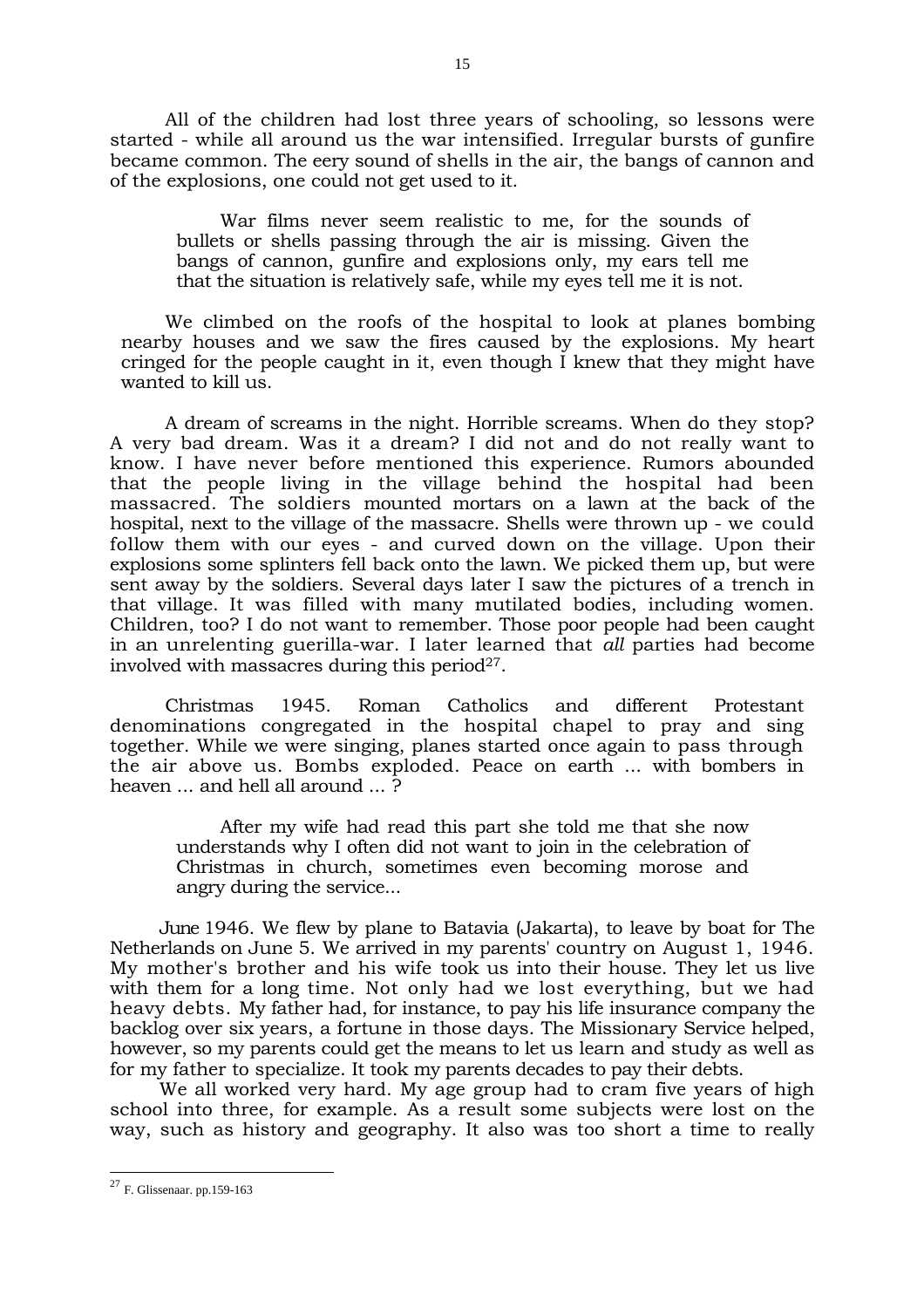form a solid base for the foreign languages we both wanted and had to learn (English, French and German).

Liberation? The war in Indonesia went on for years... We ourselves just did not hear the cracks of bullets nor the whine of shells anymore. The people in Indonesia, their soldiers, as well as ours did, however..., and suffered (some still suffer)..., as did those among our potential soldiers who did not want to be conscripted to fight this war and were jailed for periods of up to five years<sup>28</sup>.

On the boat to Holland we had already received an unbelievable message. A theological quarrel, followed by a split within our denomination (Dutch Reformed), was taking place in The Netherlands. I could not believe it, but the news proved to be true. I thought of that Christmas in hell, celebrated in unity. And here? Segregation according to the religious sect and sub-sect. People buying their goods only from members of their own sect: outright discrimination. A war had just ended for them, too. I had left a mad world to arrive in a crazy one. Such religious fights were common even within our student associations, parroting elders. Fundamentalism, one would call it now. It was very disappointing. Do people learn from their experiences? I must have lost my faith in religion then.

Those of my generation and later ones may have asked themselves precisely this kind of question too, for our society changed course slowly but definitely and public opinion evolved gradually to finally ban discrimination between people. We still feel ourselves placed above and hence discriminate against nature, however. We are learning, now, but much too slowly, and wars are already on the increase. We have to learn to curb our numbers and to live *with* instead of off nature.

In 1977 Japanese physicists had, within the context of an international group, organized a scientific meeting in Tokyo. I was invited to present the opening lecture at that congress. I was apprehensive about going to Japan, but then decided to go together with my wife, also a former detainee. After the meeting, we visited the countryside and several of Japan's famous towns. I am very glad we did, for there we learned that many habits, such as bowing to each other, shouting and early exercises before the start of work (habits which they had forced upon us during the war and which were so alien and offensive to us) formed part and parcel of their culture, of their daily life. Part of our pain had been the result of misunderstandings on *both* sides, with dramatic, actually tragic, results.

I do not want to give the impression that I accept the atrocities. But atrocities are not so much an aspect of culture, as of human nature. There does not exist a single group that has not been involved in atrocities in all these wars (or any other war).

Suffering must not be multiplied, torture must not be condoned. And no group can point a finger toward another. All of us are guilty, even if by implication only, whether we like it or not. I do hope that we will learn to curb this aspect of human nature.

In 1976 my wife and I went back to Java. It was our first visit after the war. I was delighted not only by the beauty of Java and of its people, but even more by their free and equal acceptance of us. After our arrival in

<sup>-</sup> $^{28}$  Ibid., pp. 206, 207.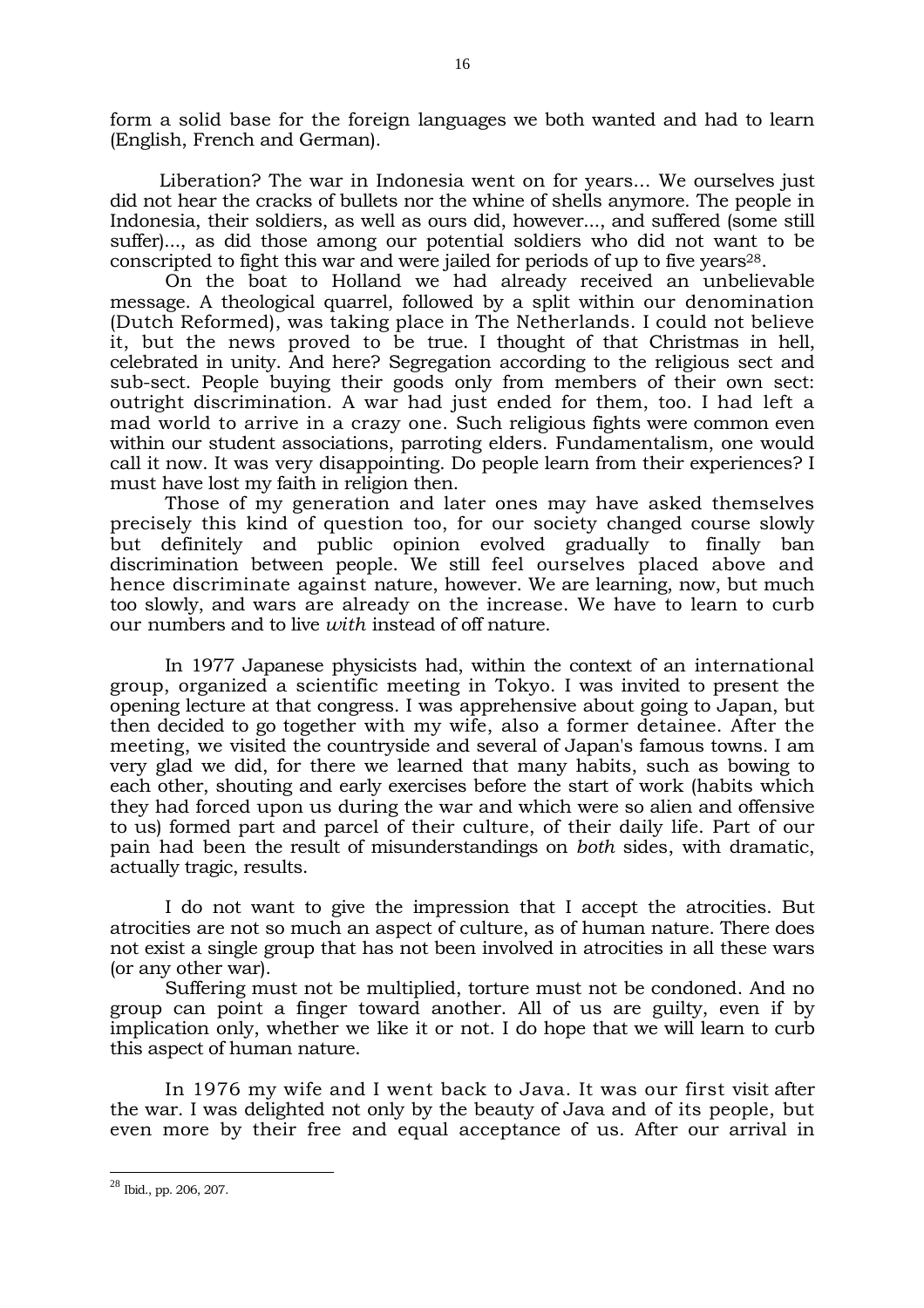Wonosobo, I met some of our former servants and a classmate. They all welcomed me so warmly, it moved me deeply.

The war was finally over, for us, after these two visits...



ALETTUS ALBERTINUS (BERT) VERVEEN. In 1949, Verveen completed secondary education and he studied medicine from 1949-57, receiving his M.D. degree in October, 1957, from the University of Amsterdam.

In 1957, Verveen married Ellen Marion Keulemans, also a physician. She had been interned for a time in the same prison camp as he, but they never met until attending medical school in Amsterdam.

Between 1957 and 1967, Verveen performed military service and worked in various biomedical research facilities in the Netherlands, Italy and the United States. From 1967 until his retirement in 1991, he served as a full professor of physiology at the University of Leiden. He has published numerous papers in both English and Dutch and speaks several languages.

Among many hobbies, Verveen enjoys observing animal behavior. He

publishes papers on snake behavior, mainly of *Boa constrictor*, in *Lacerta* and in *Litteratura Serpentium*. His main problem is having only 24 hours in a day!

## References Consulted

Al, J. *Ambarawa, Bandoengan en de Belg Refuge. (Ambarawa, Bandungan and the Belgian named Refuge,* in Dutch). Rotterdam: Ad. Donker, 1994. ISBN 90 610 03946.

Bosdriesz, J. and F. Glissenaar. *Voorheen Nederlands Indie. Deel 2.* De Strijd. TV Dits. B.V. /AVRO, 1994. (*Formerly Netherlands East Indies. Part 2. The War (for Independence).* TV production, 1994, in Dutch.

Diary of my mother, private collection.

Glissenaar, F. *Voorheen Nederlands Indie.* Een reis door de geschiedenis. (Formerly Bert with co-worker. This chicken is used to demonstrate some of *Netherlands East Indies. A journey through* the medical information about which Dr. Verveen teaches.